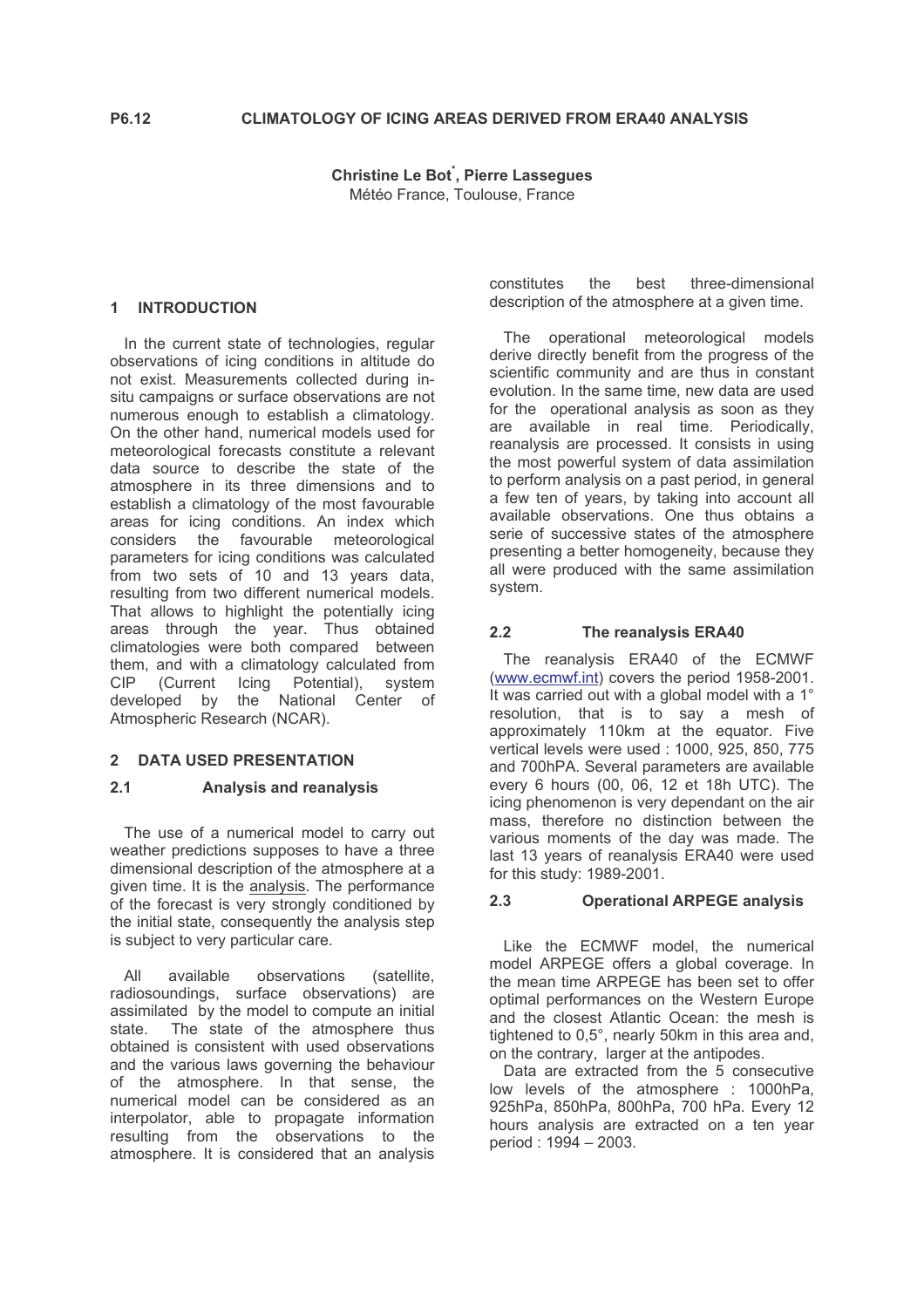# 3 ICING INDEX

Icing conditions are generally due to particular atmospheric conditions: supercooled water in the air. This state is very instable and, in the present state of our knowledge, it remains still impossible to forecast it in an absolute way.

The aim is to identify the areas for which the factors supporting icing conditions are joined together. This need exists too (and especially) for aviation forecasters : an index was developed, based on measurements made during international campaigns. It takes into account the conditions of temperature and moisture for which the risk of icing was observed, i.e intervals of temperature and moisture respectively between -15°C to 0°C and 80% to 100%. These intervals are representative of the most favourable conditions for icing occurence. However it must be noted that icing phenomenon can occur for lower temperatures and/or humidity.

The icing index varies from 0 (null risk) to 10 (very strong risk of supercooled water). It was calculated each day of 13 years (10 years for ARPEGE) at each available run ((0, 6, 12, 18) UTC and 0, 12 UTC), and a climatology was drawn up by using occurrence frequencies.

# **CLIMATOLOGY BASED ON CIP**

A climatology based on a specific version of the CIP system developed by a research team of NCAR was calculated over Europe.

This CIP version uses observed data issued from radiosoundings (from 1980 to 1994, 336 sites distributed over Europe, two observations a day) and from weather stations. From these two data types, the system carries out the vertical analysis of the atmosphere and classes it according to its profile type and consequently its icing capacities. The Current is described in details in Icing Potential Bernstein (2004). The calculated frequencies show a icing risk at any altitude anywhere around the sounding site within a 100km radius

### 5 COMPARISON BETWEEN THE ERA40 RESULTS AND ARPEGE AND CIP **RESULTS**

Results issued from the three systems are similar. They show on their common domain, Europe, the same areas of interest.

To illustrate this fact, the figure 2 shows the maps of the maximum value between 1000hPa and 700hPa, obtained for January calculated by the climatology based on ERA40, ARPEGE. The CIP results are superposed on the ERA40 and ARPEGE maps in the colour plots.

The distribution of low and high frequencies are similar on the three datasets showed on the superimposition  $(fiq \ 2)$ . Thus the Scandinavian countries, Iceland, Scotland and all the eastern Europe from western Russia to the eastern part of France, are particularly favourable to icing conditions. On the other hand, the Mediterranean area is protected. A great similarity between ARPEGE and ERA40 behaviour can be pointed out, but one must keep in mind that ARPEGE resolution is better than ERA40 one, so that areas appear more detailed with ARPEGE. Frequencies are of the same order. However ERA40 frequencies are overestimated in a rate ranging from 10% to about 20% within high values areas.

This ERA40 tendency to accentuate the icing percentage compared to ARPEGE is not only true in January but also visible during the other months. In spite of a different methodology, results issued from CIP agree as far as the frequencies distribution is concerned. Thus some particular characteristics appear on the three (CIP, ARPEGE or ERA40 based) climatologies.

For example, the CIP based frequencies show a contrast between 24% on the north of the Italy and 51% on the nearest observation point, over Slovenia. This same particularity is present on the two model based climatologies.

In the same way, on the south-eastern part of France. CIP indicates a value of 18% on the seaside, whereas ERA40 and ARPEGE indicate an interval from 20% to 30%. Northern percentages reach 45% for CIP and 40% to 50% for ERA40 and ARPEGE.

There are other common elements, as over Denmark: 50% for CIP, and a range from 50% to 60% for ARPEGE and a range from 60% to 70% for ERA40, which tends to overestimate in high values.

On the other hand, there is a great difference between CIP and ARPEGE/ERA40, on the northern part of Europe north of 70°N of latitude. CIP indicates values around 20% when ARPEGE and ERA40 show frequencies over 80%. However, in the eastern area on a wide ERA40 field, it can be noticed that the frequencies decrease. ERA40 values are again in agreement with CIP values from 60° of longitude.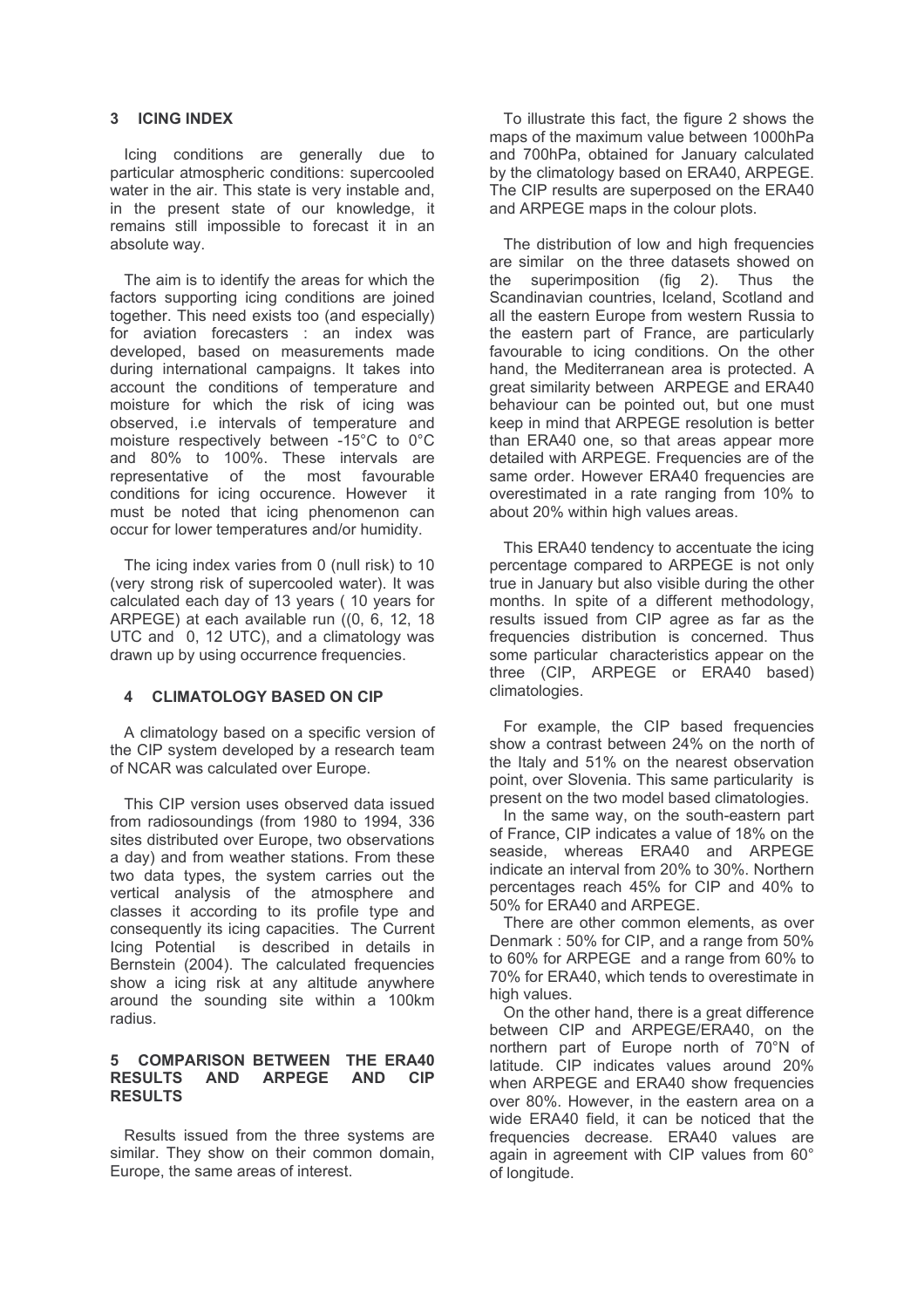

0.0 5.0 10.0 15.0 20.0 25.0 30.0 35.0 40.0 45.0 50.0 55.0 60.0 65.0 CIP Figure 1: Icing conditions frequencies on the layer 1000-700hPa in January, at the top: ERA40, at the bottom: ARPEGE. CIP results are plotted in colour.

8./12. 12./20. 20./30. 30./40

40./50. 50./60. > 60.

#### **ERA40 RESULTS ON THE GLOBE** 6

### $6.1$ **Horizontal distribution**

 $< 1.0$  $1./2.$  $2.74$  $4/8$ 

horizontal distribution The  $\cap$ f areas favourable to icing conditions, shows a certain number of characteristics remaining all year long. It consists in two large quite distinct areas, starting from the mid latitudes of each hemisphere and extending towards the poles. Figure 2 is an example of this particular distribution on the globe for January. The percentages indicated in this paragraph were calculated by considering the maximum value of the icing index, on the laver 1000hPa -700hPa. One considers that there are icing conditions since the icing index indicates the value 1.

In the northern hemisphere, the zone where the frequencies are significant (more than 20%) extends starting from 35°N up to 85°N for every winter months. This zone moves northward during summer season, starting then from 45°N in its southern part. From November to March, the distribution is not entirely zonal as it is from April to October. In winter two large zones seem to be protected from icing conditions: the northern Canada and the north-eastern China, because temperatures occurring there are too low. Some interesting cores are located on the North American continent (the area of the great lakes and the north of the Rockies) with percentages from 30% to 40% of cases, and the northern part of Europe with Iceland and Scandinavia. In these areas the percentage of cases calculated on a laver from 1000hPa to 700hPa, is at least 70% during the winter and 40% in summer. The rest of Europe is concerned with 40% during winter. But frequencies decrease down to 12 to 20% in summer. A characteristic of the coastal countries (France, Spain, Italy) is to present frequencies approximately 10% lower than over the rest of Europe.

In the southern hemisphere, the zonal distribution is more regular than the one in the northern hemisphere, due to the small number of continents which could interfere with atmospheric flow. The position centred around the 55°S, varies in latitude from 45°S in January to 30°S in July. Over the continents, the southern part of South America shows a core of frequencies centred on the Andes cordillera. Australia is protected from the icing conditions except in its most southern part from May to October (20% to 30%).



January Icing risk indice GIV: % over threshold 1 - MAX1000700- ERA40 1989-2001

Figure 2: Icing conditions frequencies from ERA40, over the globe, on the layer 1000-700hPa in January.